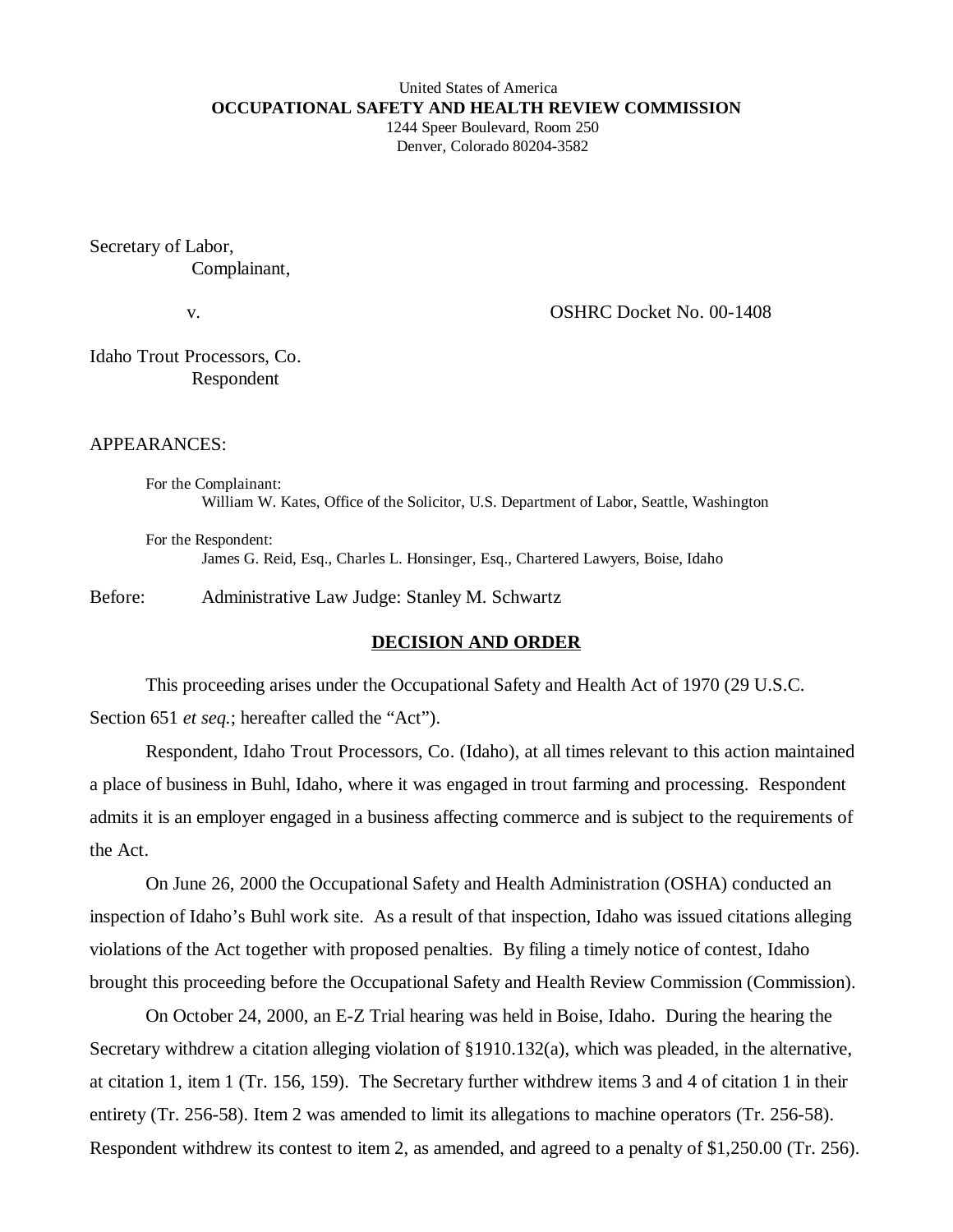Items 1 and 5 remain at issue. No briefs are required in E-Z proceedings; this matter is, therefore, ready for disposition.

### **Alleged Violation of §1910.22(c)**

Serious citation 1, item 1, as amended, alleges:

29 CFR 1910.22(c): Guardrail(s) were not provided to protect personnel from the hazards of falling into open fish runs.

(A) Guardrails were not provided at walkways over fish runs to prevent workers from falling into the runs.

*Facts*

OSHA's Compliance Officer (CO), Stephen Gossman, testified that while he was investigating a complaint about Idaho's processing equipment, he also observed Idaho's fish farming operation at Clear Lake Fish Hatchery (Tr. 39, 81). Gossman noted that the catwalks spanning the hatchery's fish runs were unguarded (Tr. 39). Gossman testified that the walkways were approximately 18 inches wide and ran approximately 300 feet across the runs, or "long ponds" (Tr. 40). Gossman believed that the water in the long ponds was approximately three feet deep, and that the catwalks were about two and a half to three feet above the water (Tr. 41). However, photographs of the long ponds, which Gossman agreed accurately depicted the ponds, show the catwalks just above an employee's waist level (Tr. 52; Exh. R-1). Gossman testified that he saw one employee on the catwalk, and one employee in chest waders working in one of the long ponds (Tr. 40). Gossman stated that an employee could fall from the catwalks, suffering broken bones or drowning (Tr. 42). Gossman admitted that the probability of an employee falling was remote (Tr. 44, 56).

Leo Ray, owner of four fish farms (Tr. 80-81), testified that he is familiar with approximately 150 licensed farms in Idaho, and that all of them have raceways similar to those at Idaho's Clear Lake facility (Tr. 82). Ray stated that in the 32 years he has been in the business, he has never seen guardrails on the walkways spanning the raceways (Tr. 82). Ray testified that guardrails would interfere with the movement of 150 pound, four foot square fish pumps (Tr. 83, 96), and with the use of dip nets, which may weigh up to 30 pounds when full, and screen-cleaning brushes (Tr. 84, 92-93). Leo Ray testified that there is no danger in falling from a catwalk into the raceway water less than a foot below (Tr. 99). However, his company *was* concerned about an employee falling, hitting his head on the concrete, knocking himself out and drowning (Tr. 87, 89, 99). Ray experimented with, though he eventually discarded, the idea of using flotation devices such as life jackets to eliminate the hazard (Tr. 86-87). Ray had never heard of any drowning accidents in the fish farming industry (Tr. 100).

2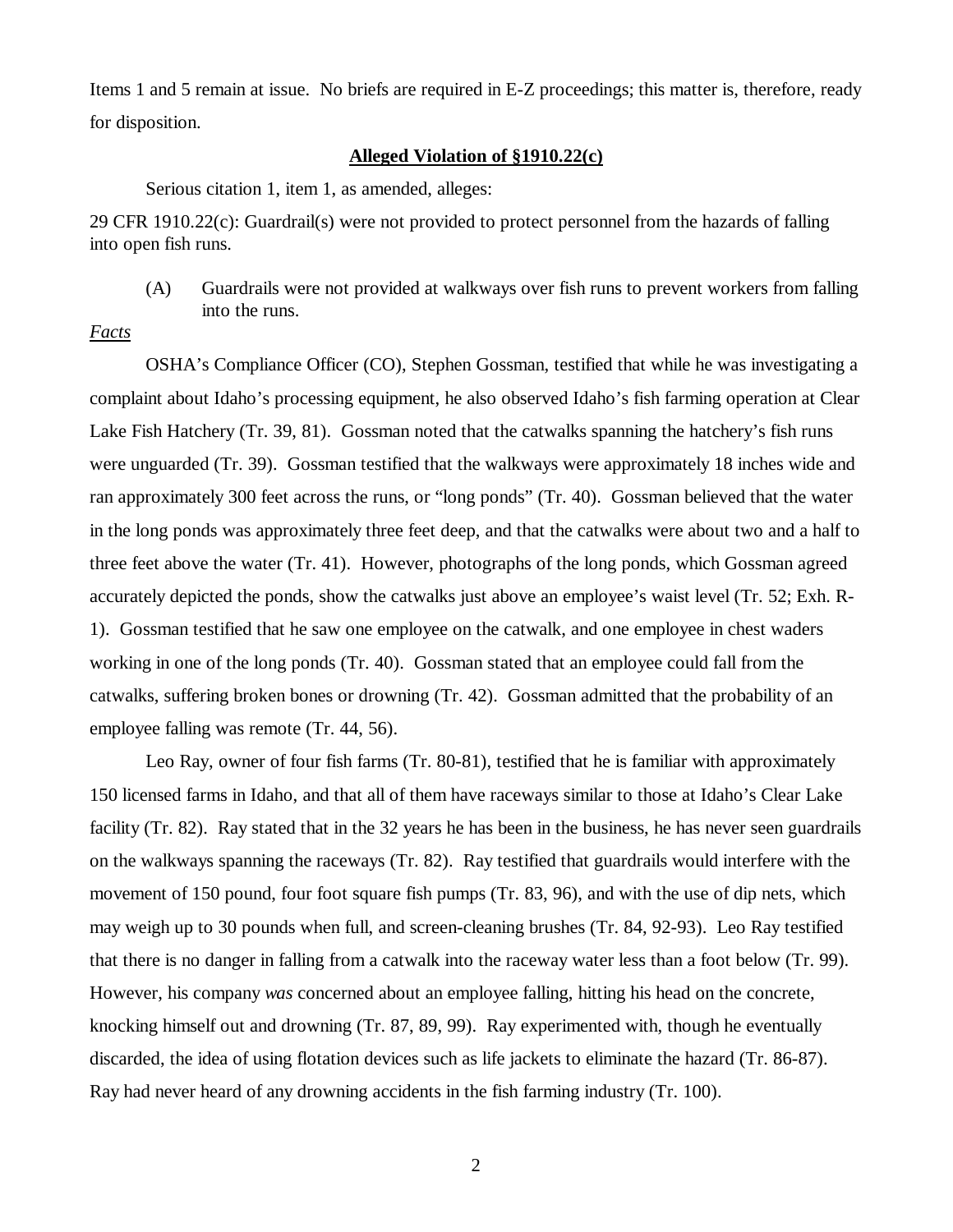Thorleif Rangen, a consultant with Rangen Incorporated testified that he has observed hatcheries all over the hemisphere (Tr. 138-40). Rangen Inc., operates a research hatchery similar to the facility at Clear Lake (Tr. 138-40). Rangen testified that he has never seen guard rails used on raceway catwalks at Rangen, or in any of the hatcheries he has observed (Tr. 141). Rangen agreed that guardrails would interfere with the feeding and harvesting of fish (Tr. 142-44). Based on his 37 years experience with fish hatcheries, Rangen opined that there was not a significant risk of falling into the raceways and drowning (Tr. 147). No fall protection is provided at his facility (Tr. 164).

Harold Johnson, Idaho's general manager (206), testified that in the 25 years he has been in the business, he has never seen a guardrail on a walkway across a raceway (Tr. 211). Johnson admitted that people occasionally fall off the walkways and end up in the ponds, however; he has never seen anyone fall into a raceway and strike his head (Tr. 212, 228). Johnson testified that he did not believe the unguarded walkways pose a significant hazard (Tr. 213).

## *Discussion*

In order to prove a violation of section  $5(a)(2)$  of the Act, the Secretary must show by a preponderance of the evidence that (1) the cited standard applies, (2) there was a failure to comply with the cited standard, (3) employees had access to the violative condition and (4) the cited employer either knew or could have known of the condition with the exercise of reasonable diligence. *See, e.g., Walker Towing Corp.*, 14 BNA OSHC 2072, 2074, 1991-93 CCH OSHD ¶29239, p. 39,157 (No. 87-1359, 1991).

The cited standard provides:

(c) *Covers and guardrails*. Covers and/or guardrails shall be provided to protect personnel from the hazards of open pits, tanks, vats, ditches, etc.

**Applicability.** This judge finds that the Secretary has failed to meet her burden of proof in regard to the first element.

Part 1928 specifically governs agricultural operations. Section1928.110. **Field sanitation** defines *Agricultural establishment* as a business operation that uses paid employees in the production of food, fiber, or other materials such as seedlings, plants, or parts of plants. Clear Lake Fish Hatchery is engaged solely in raising trout for food, and is, therefore, an agricultural establishment.

The purpose and scope section of Part 1928, §1928.21, specifically adopts a limited number of standards from the general industry standards at 29 CFR part 1910, making them applicable to agricultural operations. Section 1910.22 is *not* specifically enumerated. In a September 23, 1999

3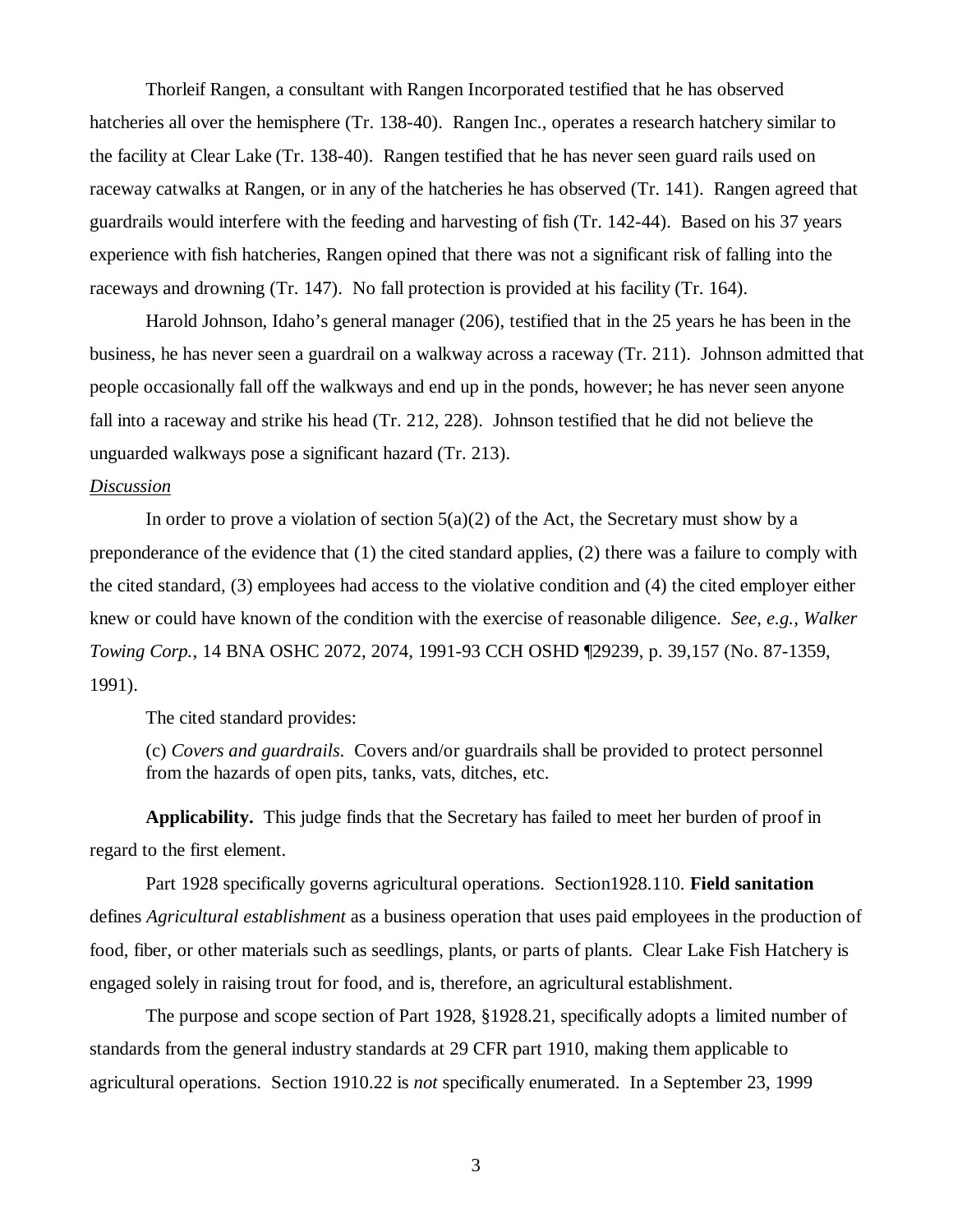interpretive compliance letter concerning the applicability to §1910.178 to agricultural operations,

OSHA suggests that the enumeration at §1928.21 is intended to be exhaustive:

OSHA's agricultural standards are found in Part 1928. According to §1928.1, the standards in Part 1928 apply to "agricultural operations." Section 1928.21(a) expressly designates seven general industry standards (Part 1910) as applicable to "agricultural operations." It was not OSHA's intention to have §1910.178 apply to agricultural operations, and therefore, the final rule of §1910.178 **did not amend** §1928.21(a) to add §1910.178 to this list of applicable general industry standards. Thus, for those employments, which are "agricultural operations" under Part 1928, §1910.178 does not apply.

OSHA itself has clearly concluded that §1928.21 is intended to comprise an exclusive list of OSHA standards applicable to agricultural establishments.

Finally, agricultural operations are specifically exempted under §1910.22 **General Requirements,** which states: This section applies to all permanent places of employment, except where domestic, mining or agricultural work only is performed.

Clear Lake Hatchery is owned by Idaho and provides the raw material for Idaho's processing operation; the two work sites are located in close physical proximity. However, the Secretary failed to show that the two establishment's operations are so interrelated that Clear Lake did not function as a separate establishment. The Secretary introduced no evidence of any overlap in personnel, or in operations. This judge does not conclude, based on the evidence in the record, that the mere physical proximity of Idaho's processing plant to its Clear Lake hatchery is sufficient to transform the hatchery from an agricultural establishment into a business engaged in general industry, subject to the full gamut of regulations at §1910 *et seq.*

Citation 1, item 1 is, therefore, vacated.

# **Alleged Violation of §1910.212(a)(1)**

Serious citation 1, item 5 alleges:

29 CFR 1910.212(a)(1): Machine guarding was not provided to protect operator(s) and other employees from hazard(s) created by moving parts and belts.

(A) The guard was raised on the Baader 234 when the machine was operating.

The cited standard provides:

One or more methods of machine guarding shall be provided to protect the operator and other employees in the machine area from the hazards such as those created by point of operation, ingoing nip points, rotating parts, flying chips and sparks. Examples of guarding methods are–barrier guards, two-hand tripping devices, electronic safety devices, etc.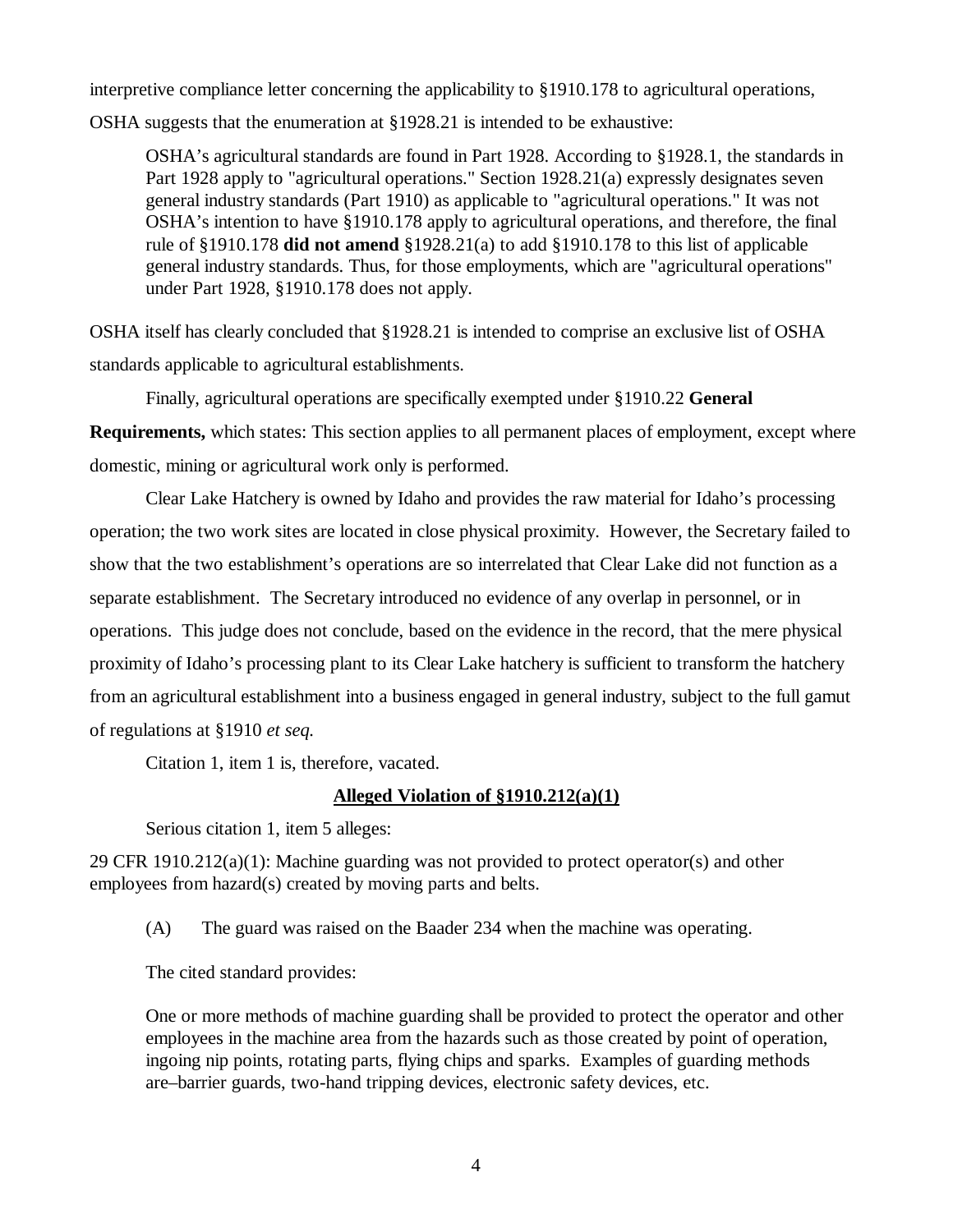## *Facts*

The Baader 234 is a fish processing machine that eviscerates, beheads and fillets trout (Tr. 15- 16, 25, 173). CO Gossman testified that when he inspected Idaho's plant, the interlock guard on the Baader 234's in-feed had been disconnected and was in the raised position (Tr. 16, 27). John Barth, the plant manager, told Gossman that the guard was left up deliberately, to allow the operator to see when fish heads jammed up the machinery (Tr. 17-18, 168, 177).

Gossman testified that the operator is exposed to the nip point hazard posed by the conveyor belts that move the fish into the Baader 234's point of operation (Tr. 18, 29, 36). According to Gossman an operator could be pulled into the machine's idlers or pulleys if he places his hand inside the disabled interlock cover where the conveyor belts are located (Tr. 37). Gossman testified that should an employee catch his hand in the moving belts, he could suffer broken bones in his hands and/or fingers (Tr. 36-37).

On cross examination Gossman was asked under what circumstances the operator of the Baader 234 would have occasion to place his hand under the interlock cover. Gossman hypothesized that if the operator were to lose his balance and stick his hand out to catch himself, his hand could go into the belts (Tr. 121).

### *Discussion*

It is well established that in order for the Secretary to prove a violation of  $\S 1910.212(a)(1)$ , she must do more than show that it may be physically possible for an employee to come into contact with unguarded machinery. *Jefferson Smurfit Corp.*, (*Smurfit)* 15 BNA OSHC 1419, 1991 CCH OSHD ¶29,551(89-0553, 1991). The mere fact that it is not impossible for an employee to insert his hands into the machinery does not itself prove that the employee is exposed to injury. The existence of a hazard must be determined based on the manner in which the machine functions and how it is operated by the employees. *Id*. at 1421, *citing, Rockwell International Corp.,* 9 BNA OSHC 1092, 1980 CCH OSHD ¶24,979 (No. 12470, 1980).

In this case there is no evidence that the operation of the Baader 234 requires the operator to work near the nip points of the incoming conveyor belts. The only evidence in the record is that the operator might, in falling, accidentally place his hand into the zone of danger. In *Smurfit, supra.* the Commission specifically rejected a nearly identical scenario. In that case the CO believed that employees walking by the nip points of the employer's gluer "might trip or accidentally fall into the nip points." *Id.*, at 1421. The Commission rejected the CO's speculative testimony, and found that the

5